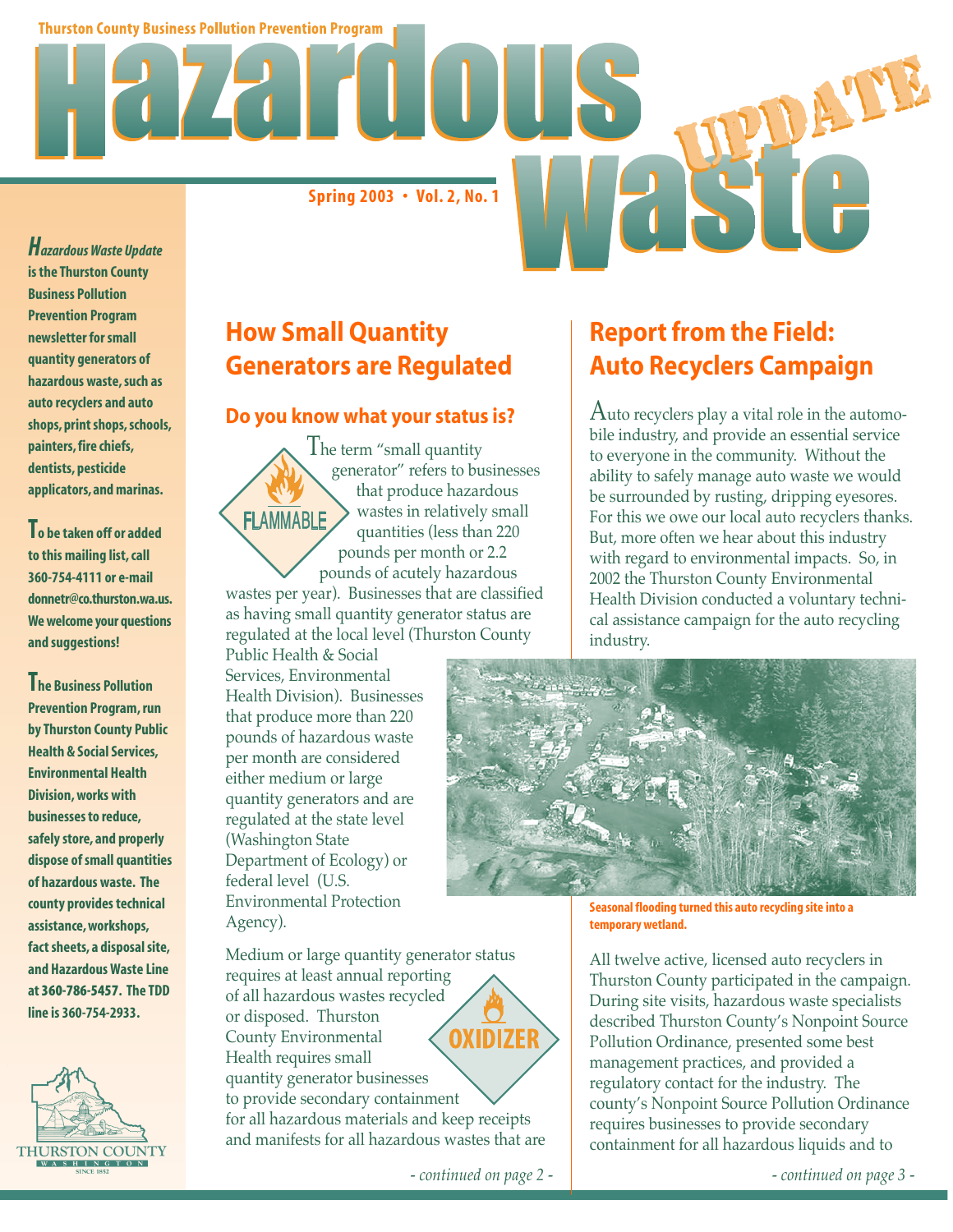recycled, reused, or disposed. There are no reporting requirements or fees associated with small quantity generator status in Thurston County.

There are some hazardous materials that are excluded from your generator status and reporting requirements IF



**Storing full drums of hazardous waste outdoors without secondary containment is a violation of the county ordinance.**

they are *recycled* and *not disposed* as hazardous waste. Examples of these wastes are used oil, antifreeze, lead acid batteries, and "universal wastes" (which include alkaline batteries and fluorescent light bulbs).

## **How Much Waste Do You Generate?**

#### **Small quantity generators are businesses that:**

- produce less than 220 pounds (100 kilograms) of hazardous waste each month - that's about 27 gallons, or half a 55-gallon drum;
- generate less than 2.2 pounds per month of certain pesticides and poisons that are defined as extremely hazardous waste;
- store less than 2,200 pounds (roughly five 55-gallon drums) on site at any one time;
- manage their waste properly.

Small quantity generators are thought to be small businesses, but there are many large businesses that have

obtained small quantity **DANGEROUS** generator status by changing to less toxic products, reusing and recycling wastes, and just using less hazardous materials. Often businesses find that the disposal of certain hazardous wastes can exceed the cost of buying an effective nonhazardous chemical alternative. Maintaining small quantity generator status will also save your business money just by not having to report your hazardous waste shipments to the state.

If your business generates more than 220 pounds of hazardous waste per month, you must comply with the Washington State Dangerous Waste Regulations. Call the Department of Ecology at 360-407-6340, or check their website: http://www.ecy.wa.gov/ programs/hwtr/reg\_comp\_guide/ for a guide to hazardous waste generator requirements in the state.

## **Is Your Waste Hazardous?**

The Dangerous Waste Regulations use a process called "designation" to determine whether or not a waste is hazardous. Wastes are categorized based on their characteristics or if they meet certain criteria.

#### **A waste is hazardous if it:**

 $\frac{1}{2}$ 

1) is ignitable, corrosive, reactive, toxic, or persistent; check the Material Safety Data Sheets (MSDS) for your products to learn if they have these characteristics;

> 2) is included on the dangerous waste lists, published in the Dangerous Waste Regulations.

Note that products not originally designated as hazardous may become contaminated during use. For more help determining whether your wastes are hazardous, see the Department of

Ecology website listed above or call the Thurston County Hazardous Waste Line.

### **Nonpoint Source Pollution Ordinance**

Thurston County's Nonpoint Source Pollution Ordinance, Article VI of the Sanitary Code, is designed to protect ground and surface water from hazardous waste contamination. The ordinance addresses secondary containment, disposal, and spill plans. It requires small quantity generators to:

- properly dispose of hazardous wastes, either by recycling or through a permitted hazardous waste management facility;
- provide secondary containment for onsite storage of hazardous materials and petroleum products; and
- have adequate plans and preparations in case of a spill.

More details on how **CORROSIV** to meet these requirements are in the fact sheet, *Compliance with the Nonpoint Source Pollution Ordinance* (see box below).

## **Questions?**

Call the Thurston County Hazardous Waste Line at 360-786-5457. ◆

**Further details on the county's programs can be found in our fact sheets** *Small Business Hazardous Waste Disposal Program, Storing and Labeling Hazardous Waste***, and** *Compliance with the Nonpoint Source Pollution Ordinance***. These fact sheets are available by calling 360-786-5457 or visiting our website at http://www.co.thurston.wa.us/ health/ehrp/hwaste.html.**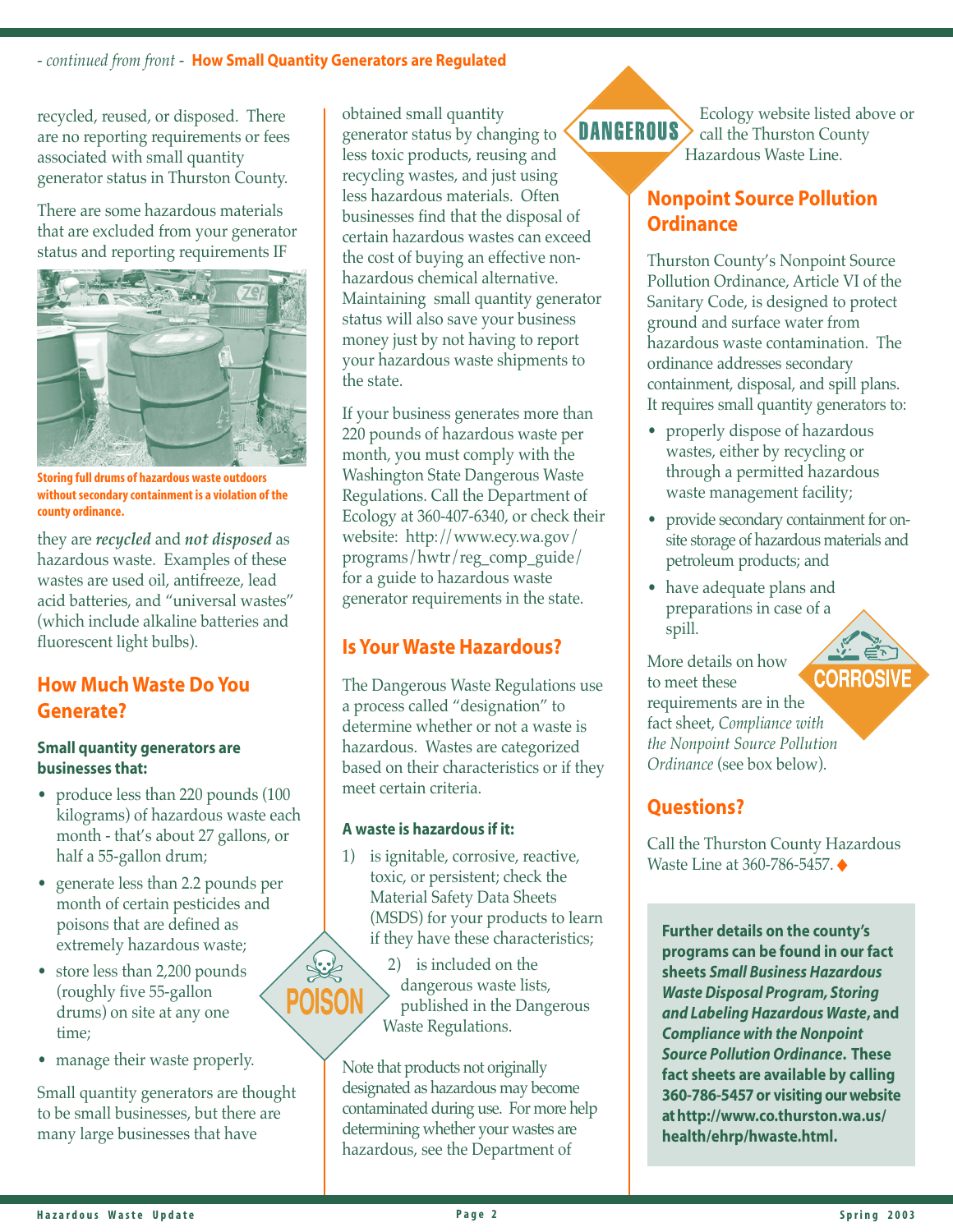#### *- continued from front -* **Report from the Field: Auto Recyclers Campaign**

dispose or recycle hazardous materials in a legal manner (verified by disposal receipts and manifests).

Thurston County developed the campaign approach with the help of the Washington State Department of Ecology Hazardous Waste and Toxic Reduction Program. Together they identified seven hazardous wastes that must be removed during the processing of a vehicle. Thurston County developed a list of options available for each of these hazardous wastes, with the emphasis on reuse and recycling. The seven wastes are: gas, oil, antifreeze, batteries, freon, lead tire weights, and the residual liquid from crushing. Once removed from the vehicle these items become hazardous wastes and can be reused, recycled, or disposed of according to the Dangerous Waste Regulations.

Thirty-one best management practices (non-regulatory) were also presented to the auto recyclers to further minimize environmental impacts. These management practices covered the areas of: spill containment and cleanup, site maintenance, storage, solvent use, hazardous material management, and recyclable and solid wastes. At the time of the initial site visits, the recyclers were already conducting an average of 21 of these 31 best management practices.

Also at the time of the initial site visits, four of the facilities were operating in compliance with the County Nonpoint Source Pollution Ordinance. After an initial site visit and at least one followup visit, nine facilities achieved compliance and three notices of violation were issued. Thurston County Environmental Health continues to work with the remaining three businesses to help them gain compliance and set up a record-keeping system to help maintain compliance. ◆

# **Waste Management: Antifreeze**

Washington State classifies antifreeze that contains more than 10% ethylene glycol as a dangerous waste, due to its toxicity. If your business produces waste antifreeze, you have two options: dispose of it as dangerous waste, or recycle it.

Recycling has many benefits. If you don't recycle, and instead choose to dispose of antifreeze, you must document how much your business generates each month and year and who disposes of it. If you dispose of over 220 pounds of dangerous waste in a month or greater than 2,200 pounds of accumulated waste at any one time, your facility is considered a "medium" or "large" quantity generator (see related article, "How Small Quantity Generators are Regulated"). Medium and large quantity generators of dangerous waste must comply with numerous

requirements, including submitting an annual report to the Department of Ecology. However, if you choose to recycle your antifreeze, then there is no upper limit to the amount of antifreeze your facility can manage in a month or year, and you would not have to report it to the Department of Ecology.

Small quantity generators of dangerous wastes are regulated at the local level by Thurston County Public



**Antifreeze can be recycled at the hazardous waste collection site at the Thurston County Waste and Recovery Center.**

Health & Social Services, Environmental Health Division. In Thurston County all liquid dangerous wastes are required to be stored with secondary containment, and businesses must show proof of proper disposal or recycling. Thurston County encourages businesses to reuse or recycle antifreeze as much as possible and retain a manifest of how much, to whom, where, and when it was recycled. For a partial list of antifreeze recyclers, see page 4.

## **Antifreeze Suggestions**

- Do not mix antifreeze with other materials such as water, oil, or gas.
- Label waste antifreeze containers and keep them closed. Animals are attracted to the sweet odor – and it is highly toxic.
- Do not accumulate large volumes of antifreeze, since you will need to provide secondary containment for all of it.
- Recycle your antifreeze often.
- Maintain your disposal and/or recycling paperwork for five years (longer if possible).

For more information on how to recycle antifreeze, call the Thurston County Hazardous Waste Line at 360-786-5457. ◆